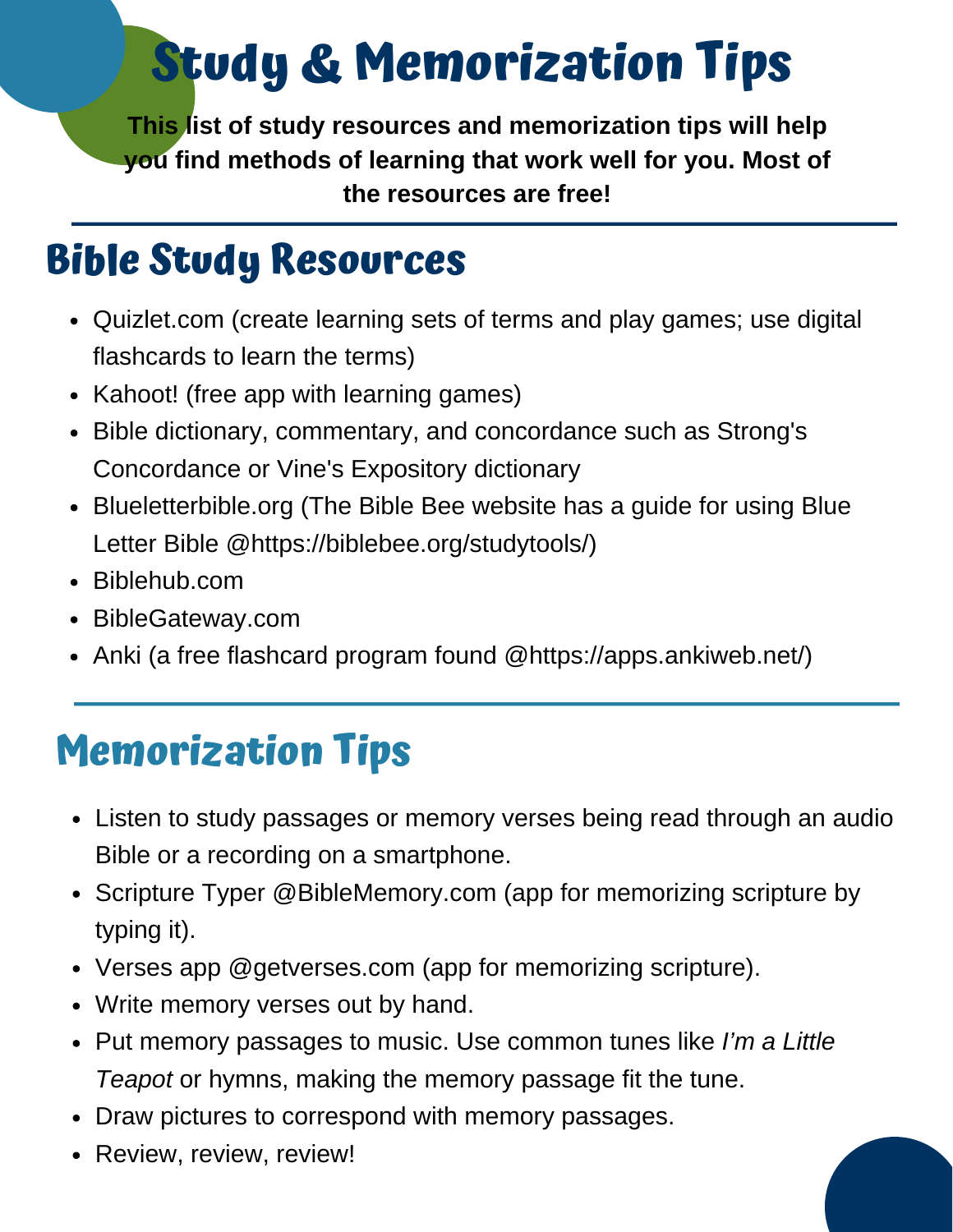### **Study Tips**

- Print the Study Passage and put it in a binder. Highlight the important parts and make notes on the verses.
- Throughout the Summer Study, make cross-reference (CR) flashcards on notecards as you go through the Discovery Journal. Every time you come across a CR, write it on a notecard with the reference on one side and the verse on the other (or your summary of the verse).
- Play "Cross-reference pictionary." Sketch a picture of the verse, preferably something fast, silly, and memorable. In your head, imagine the picture coming alive. Then place the sketch next to a summary keyword version of the verse.
- Flashcards. Write the Hebrew word and the Strong's number on one side and a summary of the definition and sometimes the word in English on the other side.

**"Whatever you do, work heartily, as for the Lord and not for men, knowing that from the Lord you will receive the inheritance as your reward. You are serving the Lord Christ."**

**Colossians 3:23-24 (ESV)**